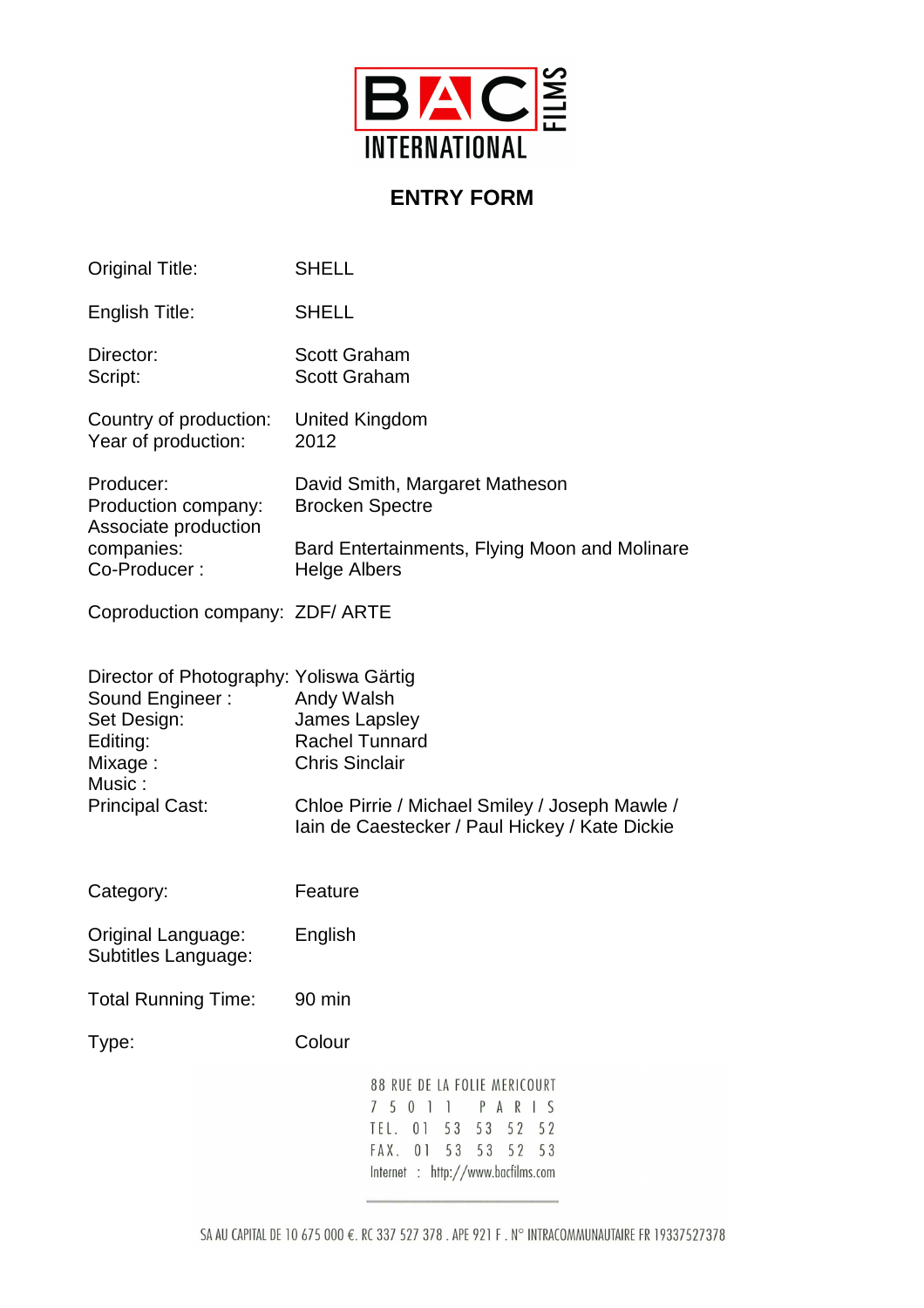

| Shooting format:<br>Screening format:<br>Reels: | <b>DCP</b>                                                                                                                                                                                                                                                                                                                                                               |
|-------------------------------------------------|--------------------------------------------------------------------------------------------------------------------------------------------------------------------------------------------------------------------------------------------------------------------------------------------------------------------------------------------------------------------------|
| Screenratio:                                    | Scope 2.35                                                                                                                                                                                                                                                                                                                                                               |
| Sound:                                          | 5.1 (DCP)                                                                                                                                                                                                                                                                                                                                                                |
| Images/sec:                                     | 24p/sec                                                                                                                                                                                                                                                                                                                                                                  |
| Synopsis short ENG:                             | Shell lives with her father Pete in their remote petrol station in<br>the Scottish Highlands. Just the two of them fighting the<br>elements, and their impossible love for each other. As Pete<br>withdraws into the solitude, Shell acts as a siren who attracts<br>passers-by. Although she does not know it yet, this winter will<br>be her last one at the fuel stop |
| <b>World Sales:</b>                             | Bac Films, 88 rue de la Folie Méricourt, 75011 Paris, France,<br>Tel: +33 153 53 06 76, Fax: +33 153 53 06 70<br>Contact: Franka Schwabe, E-mail: f.schwabe@bacfilms.fr                                                                                                                                                                                                  |
| Print ownership:                                | Bac Films, 88 rue de la Folie Méricourt, 75011 Paris, France,<br>Tel: +33 153 53 06 76, Fax: +33 1 49 29 49 60<br>Contact: Franka Schwabe, E-mail: f.schwabe@bacfilms.fr                                                                                                                                                                                                 |

88 RUE DE LA FOLIE MERICOURT 7 5 0 1 1 P A R I S TEL. 01 53 53 52 52 FAX. 01 53 53 52 53 Internet : http://www.bacfilms.com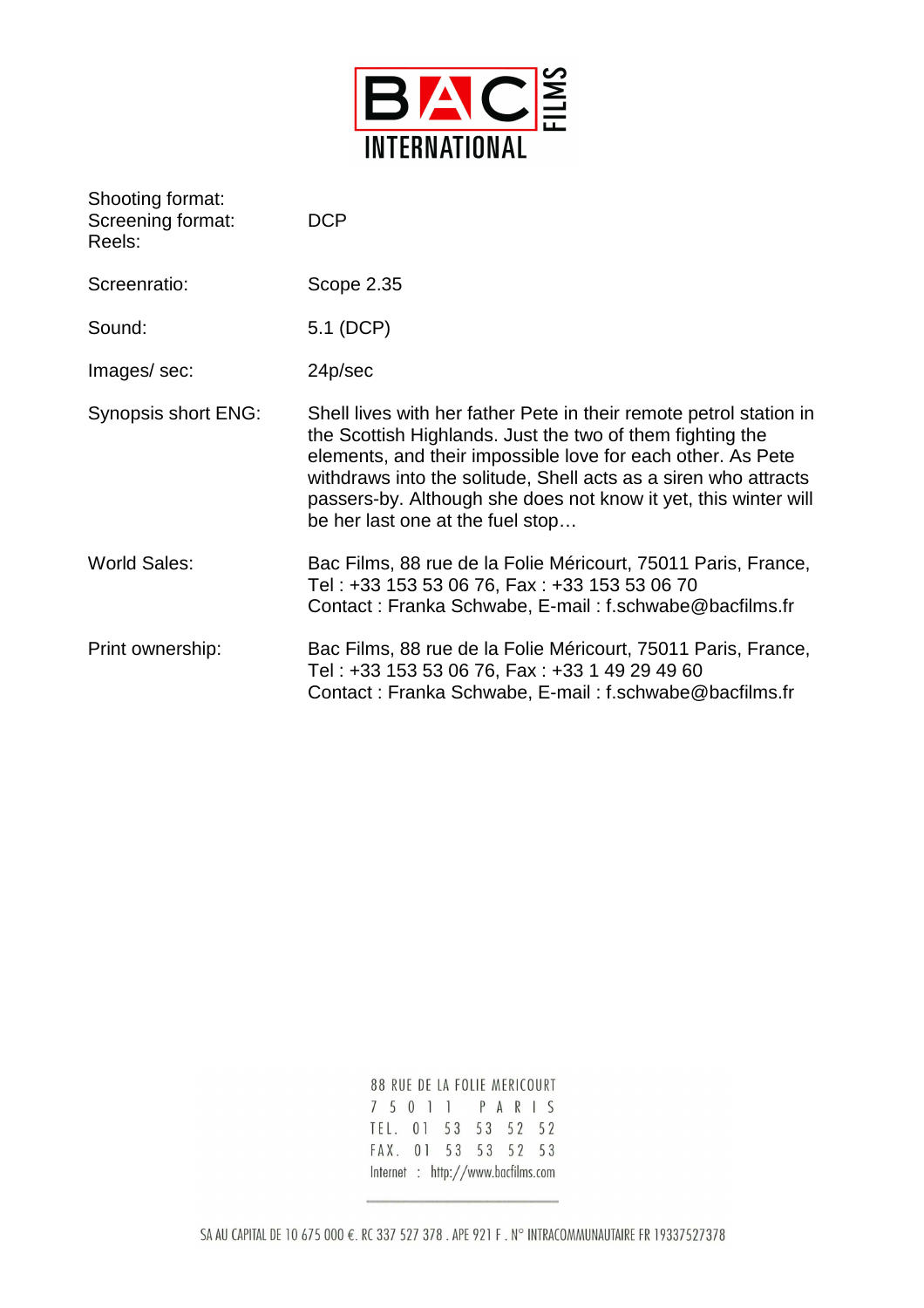## **Biography Scott Graham**

Scott grew up outside Fraserburgh in the North East of Scotland. He made his is first short film, Born To Run, set in a fishing port in the North East, during the winter of 2005. His second short, Shell, won the UK Film Council Award for Best Film at the London Short Film Festival in 2008. His third short, Native Son, was produced by Film Four under their Cinema Extreme banner and premiered in Semaine de la Critique at Cannes 2010. The film stars Sean Harris as a lonely farm labourer at odds with his local community. Scott's first feature, Shell, is based on his 2008 short about a teenage girl's life with her father in a remote highland petrol station. Scott was chosen as one of Screen International's UK Stars of Tomorrow in 2011.